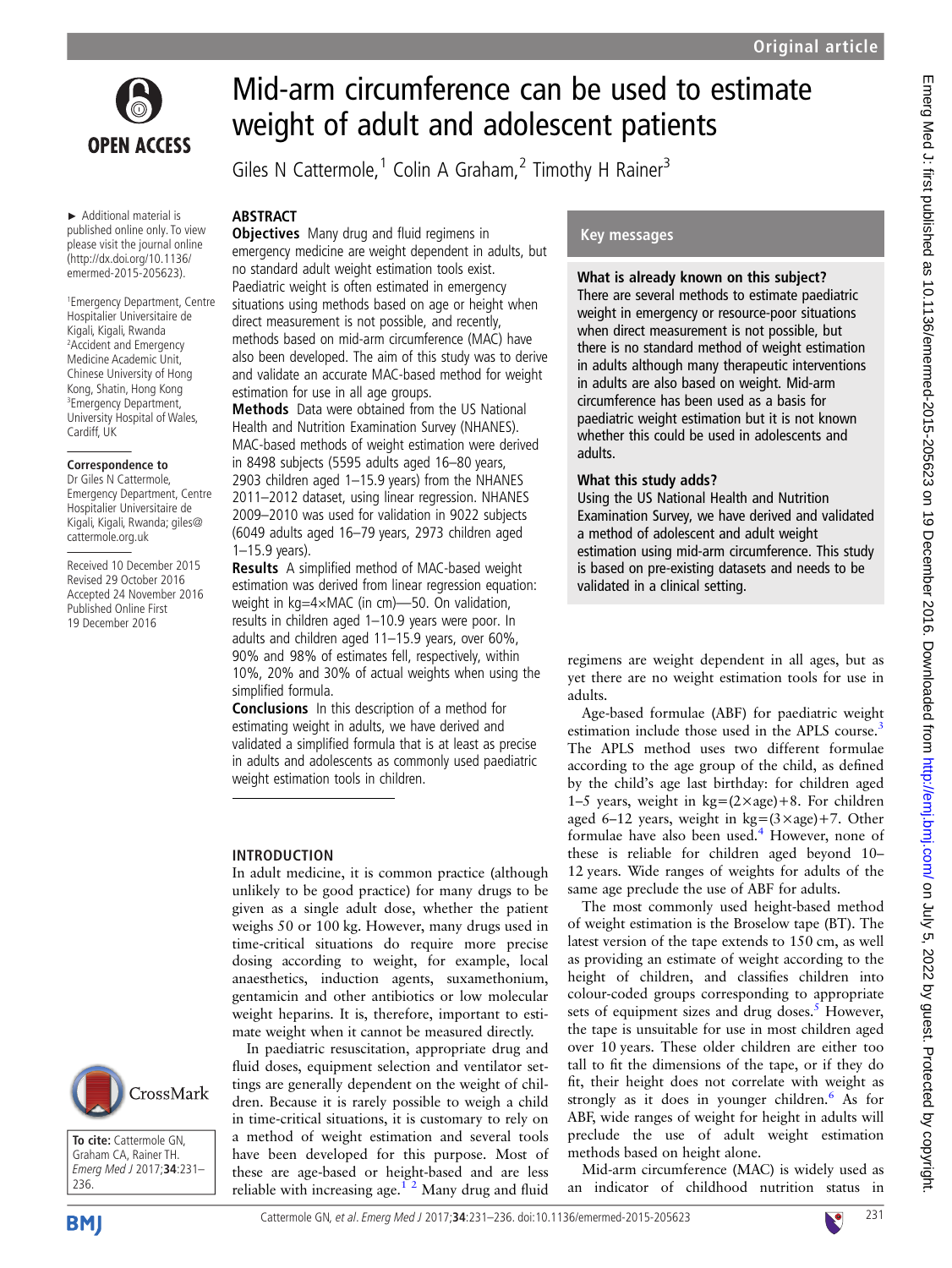resource-limited countries. WHO guidelines use a cut-off of 11.5 cm as one criterion in the diagnosis of severe acute malnutrition, and MAC is increasingly used in adolescents and adults too, especially in pregnant women and people living with  $HIV<sup>7</sup>$  $HIV<sup>7</sup>$  $HIV<sup>7</sup>$ Although MAC has long been known to correlate with weight, no MAC-based weight estimation tool was published until 2010. This was a simple formula derived in children of Chinese school: weight in kg=(MAC in cm−10)×3. It performed as well as BT in older children, but poorly in preschool children.<sup>[1](#page-5-0)</sup> In 2012, the Mercy Tape was developed, which uses a combination of measurements of both MAC and humeral length to estimate weight, and was more precise than any other method in children aged  $\leq$ 16 years.<sup>89</sup>

Our hypothesis was that MAC could provide the basis of an acceptable weight estimation tool for use in adults, adolescents and children. This study therefore aimed to derive and validate MAC-based formula for weight estimation for use in all age groups.

#### METHODS

#### Data

This study was an analysis of publicly available National Health and Nutrition Examination Survey (NHANES) datasets, downloaded from the CDC website. NHANES is a programme of studies designed to assess the health and nutritional status of adults and children in the USA. It combines interviews and physical examinations to collect health data for a nationally representative sample of the civilian population. Full details of the extremely in-depth sampling and examination methods are available on their website.<sup>[10](#page-5-0)</sup>

We included all subjects aged over 12 months and extracted age and anthropometric data for each subject, including weight, height, MAC, upper arm length, upper leg length, waist circumference and sagittal abdominal diameter. Weight was measured digitally in kilograms, with subjects wearing a standard disposable gown and underwear. MAC was measured in the right arm at the midpoint between the tip of the olecranon and the acromion, with the arm hanging loosely.

We used the latest available NHANES dataset (2011–2012) for derivation.

## Statistical analysis

LMS Chartmaker Pro V.2.3 software (Cole and Pan, Medical Research Council UK, 2006) was used to model the relationship of weight with MAC, according to the LMS method of Cole and Green.<sup>[11](#page-5-0)</sup> For each value (in cm) of MAC, the model provides an estimate of the median weight in kilograms. Two models were constructed. One model used separate analyses for male and female to provide different median weights for each (gender specific). The other model used a gender-weighted analysis to provide single median weights for use in both male and female (gender neutral). MedCalc V. 14.12.0 (MedCalc Software bvba, Belgium) was used for all other analysis. Correlation of weight with each of the different body measurements was determined using Pearson's correlation coefficient, r, with 95% CIs. Linear regression was used to define formulae relating weight with MAC.

## Model validation

The NHANES 2009–2010 dataset was used as the validation set. Weight was estimated for all subjects according to the models developed in the derivation set. Bland-Altman analysis<sup>12</sup> was used to determine the accuracy of these estimates. Accuracy can be described in terms of trueness and precision. Trueness is

the measure of the average bias of the method in a given population. This is indicated by Bland-Altman bias, the mean percentage difference between estimated and actual weight. Precision is a measure of the spread of estimates around that mean. This is indicated by Bland-Altman limits of agreement (LOA), defined as 1.96×SD, the range within which 95% of the differences between estimated and actual weights will fall.

In addition, for each subject, the difference between the estimate of weight and the true weight was expressed as an absolute percentage error. The overall proportions of estimates with errors of <10%, 20% and 30% were calculated for each method. The  $\chi^2$  testing was used to compare these proportions between different methods.

Four age groups were defined as 1–5.9, 6–10.9, 11–15.9 and ≥16 years. The previous MAC-weight formula was derived in children aged from [1](#page-5-0) to 11 years,<sup>1</sup> and the Mercy tape in children aged  $\leq$ 16 years.<sup>2</sup> The age groups in this study were chosen to reflect those cut-offs, divided equally into 5-year ranges.

#### **Ethics**

Ethical approval was not sought as the data were already publicly available online. No subjects were further involved, and no patient identifiable data were obtained. There was also no funding source for this project.

## RESULTS

#### Data

A total of 8498 subjects (50.1% male) were included from the NHANES 2011–2012 dataset; 5595 adults (aged 16–80 years) and 2903 children (aged 1–15.9 years). The ethnicity of the dataset reflected that of the US population.

The population distributions of the NHANES datasets were assessed in terms of gender, age, MAC and weight. Derivation (2011–2012) and validation (2009–2010) datasets are presented in table 1. There was no significant difference in gender proportion (p=0.69,  $\chi^2$  test) as well as in mean age (p=0.40, t-test). There were small differences in mean MAC  $(0.3 \text{ cm}, \text{ p}=0.01, \text{ m})$ t-test) and weight  $(1.3 \text{ kg}, \text{p}=0.005, \text{t-test})$ .

## Statistical analysis

Correlation of each body measurement with weight is shown in [table 2.](#page-2-0) In both adults and children, the correlation of weight was significantly stronger with MAC (overall; r=0.96, 95% CI 0.96 to 0.96) than with the next best, waist circumference (r=0.95, 95% CI 0.95 to 0.95).

The relationship of MAC with weight was nearly linear (fi[gure 1\)](#page-3-0), with non-linearity at lower values of MAC (fi[gure 2\)](#page-3-0). Using the LMS method to model the data for best fit, median

| Table 1     | Descriptive statistics of key variables |                                   |                                                 |                  |  |  |  |
|-------------|-----------------------------------------|-----------------------------------|-------------------------------------------------|------------------|--|--|--|
|             | 2011-2012)                              | <b>Derivation dataset (NHANES</b> | <b>Validation dataset (NHANES</b><br>2009-2010) |                  |  |  |  |
|             | 8498                                    |                                   | 9022                                            |                  |  |  |  |
| n           |                                         | 4240 (50.1%)                      |                                                 | 4484 (49.7%)     |  |  |  |
| Male $(\%)$ | Mean (SD)                               | Median (IQR)                      | Mean±SD                                         | Median (IQR)     |  |  |  |
| Age (years) | $32.3 + 23.8$                           | $29(11-52)$                       | $32.0 + 22.9$                                   | $29(11-51)$      |  |  |  |
| Weight (kg) | $64.0 + 30.3$                           | 66.1 (43.4-83.7)                  | $65.3 + 31.0$                                   | 68 (44.7-85.4)   |  |  |  |
| MAC (cm)    | $78.8 + 7.6$                            | 39.6 (23.4-34.2)                  | $29.1 \pm 7.7$                                  | 30.1 (23.8-34.5) |  |  |  |

All results are rounded to one decimal place.

MAC, mid-arm circumference; NHANES, National Health and Nutrition Examination **Survey.**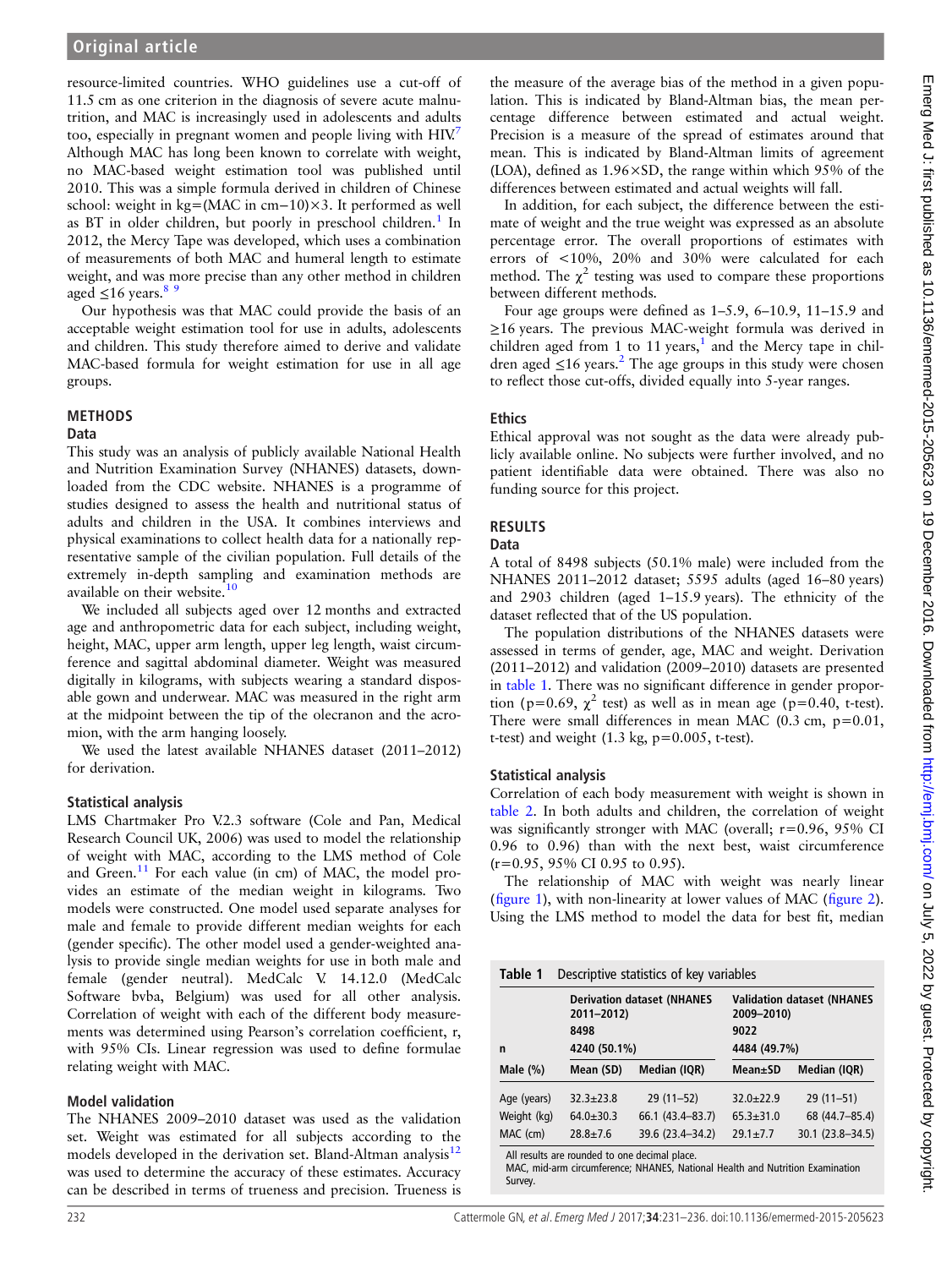<span id="page-2-0"></span>

|                     | <b>Overall</b>        | <b>Adults</b><br>$(≥16 \text{ years})$ | <b>Children</b><br>$(1-15.9 \text{ years})$ |
|---------------------|-----------------------|----------------------------------------|---------------------------------------------|
| <b>MAC</b>          | $0.96$ (0.96 to 0.96) | $0.90$ (0.90 to 0.91)                  | $0.96$ (0.96 to 0.97)                       |
| Height              | $0.80$ (0.79 to 0.81) | $0.42$ (0.40 to 0.44)                  | $0.87$ (0.86 to 0.88)                       |
| Upper arm length    | $0.86$ (0.85 to 0.86) | $0.59$ (0.57 to 0.60)                  | $0.90$ (0.89 to 0.91)                       |
| Upper leg length    | $0.46$ (0.44 to 0.48) | $0.29$ (0.27 to 0.32)                  | $0.75$ (0.72 to 0.77)                       |
| Waist circumference | $0.95$ (0.95 to 0.95) | $0.89$ (0.89 to 0.90)                  | $0.94$ (0.94 to 0.95)                       |
| Abdominal diameter  | $0.89$ (0.89 to 0.90) | $0.86$ (0.85 to 0.86)                  | $0.87$ (0.86 to 0.89)                       |

Pearson's correlation coefficient, r, is rounded to two decimal places (95% CIs).

MAC, mid-arm circumference.

Bold figures represent the best performing parameter.

values of weight were derived for each value of MAC. These are presented in online [supplementary table S1,](http://dx.doi.org/10.1136/emermed-2015-205623) with median weights overall, and for each gender. From linear regression of the whole sample, weight in  $kg = (3.8484 \times MAC \text{ in cm})$ −46.8585. The coefficients of this equation were rounded to one significant figure to provide a simplified version of this equation: weight in kg=(4×MAC)−50.

We therefore tested four alternative MAC-based weight estimation methods in the validation set:

- ▸ Method A: the gender neutral LMS model
- ▸ Method B: the gender specific LMS model
- ▸ Method C: the exact linear regression equation
- $\blacktriangleright$  Method D: the simplified equation

#### Model validation

A total of 9022 subjects (49.8% male) were included from the NHANES 2009–2010 dataset for validation; 6049 adults (aged 16–79 years) and 2973 children (aged 1–15.9 years). Three subjects had MAC measurements that were outside the limit of the derived model (13–58 cm) and were not included in the analysis of the LMS method.

Bland-Altman results for percentage bias and LOA are given in [table 3](#page-4-0), together with the percentage of estimates falling within 10%, 20% and 30% of actual weight. Examples of Bland-Altman plots are given for all methods in adults in fi[gure 3.](#page-4-0)

In the set of all subjects, Bland-Altman analysis demonstrated biases of approximately 1% overestimation. LOA ranged from approximately  $\pm 26\%$  (method B) to  $\pm 31\%$  (method D) around the bias.

Overall, in terms of the proportions of estimates within  $x\%$ of actual weight, method B performed best and method D worst. However, the differences were small and most did not reach significance. Differences between methods D and C only reached significance for estimates within 20% (p=0.03,  $\chi^2$  test), between methods C and A only for estimates within 30% (p=0.04,  $\chi^2$  test) and between methods A and B only for estimates within 10% ( $p=0.02$ ,  $\chi^2$  test).

[Table 3](#page-4-0) presents results according to age groups. In adults and children aged 11–15.9 years, biases were generally small (all within  $\pm 2.5\%$ ) and LOA narrow (all lying between  $\pm 20\%$  and ±25% around the bias). In all models, at least 60%, 90% and 98% of estimates fell, respectively, within 10%, 20% and 30% of actual weights for adults and adolescents. In comparing proportions of estimates within 20% of actual weight, results for all models were slightly better in adults compared with children aged 11–15.9 years, but this was significant only for methods A and B (method A,  $p=0.007$ ; method B,  $p<0.0001$ ; method C, p=0.12; method D, p=0.46; all with  $\chi^2$  test).

However, results were much worse in children aged 6– 10.9 years and still worse in those aged 1–5.9 years. Similar patterns were found on subgroup analysis according to MAC or weight: all methods performed poorly in subjects with MAC <20 cm or weight <30 kg.

#### **DISCUSSION**

In the prehospital setting and in resuscitation in-hospital, weighing patients directly is not feasible, unless trolleys with sophisticated built-in scales are available. Until these are standards, there will be a need for weight estimation in emergency situations. The need to estimate weight of patients is more important in low/ middle-income countries, where there might be less access to cali-brated scales in less emergent environments as well.<sup>[2](#page-5-0)</sup>

This study has demonstrated that in the NHANES datasets, weight is strongly correlated with MAC in adults as well as in children and more so than with other body measurements. The next best parameter is waist circumference, but it would be impractical to use this as a method to estimate weight in emergency situations, where the patient is usually in the supine position. The relationship of MAC with weight is very nearly linear and more so with increasing MAC. This suggests that a linear weight estimation method could be especially appropriate in adults.

We have demonstrated the trueness and precision of linear regression equations relating MAC with weight, in comparison with more complex modelling methods relying on the LMS method of best fit. The simplified equation, weight in  $kg = (4 \times$ MAC)−50, could be worked out without recourse to calculators. The LMS gender-specific rule would require a smartphone application or a specially designed tape measure. Both tools are less precise in children than in adults and adolescents, and we do not recommend their use for patients aged below 11 years. The simplified equation is significantly less precise than the LMS gender-specific model, but we consider that when used in adolescents or adults, both are well within the level of what is considered adequate for use in clinical practice.

Unfortunately, there is neither any agreed standard to determine the clinical acceptability of the accuracy of a weight estimation method nor are there any other weight estimation tools for use in adults to make a direct comparison with. Instead, we need to consider the accuracy of methods currently accepted for use in children. Unfortunately, there is little consistency in the way accuracy is described in different studies, and it is difficult to make direct comparisons. Bland-Altman analysis (or similarly, mean percentage error  $\pm$ SD) has been used more recently, but not in early studies of BT or ABF. Proportions of estimates within 10% of actual weights were described in the original BT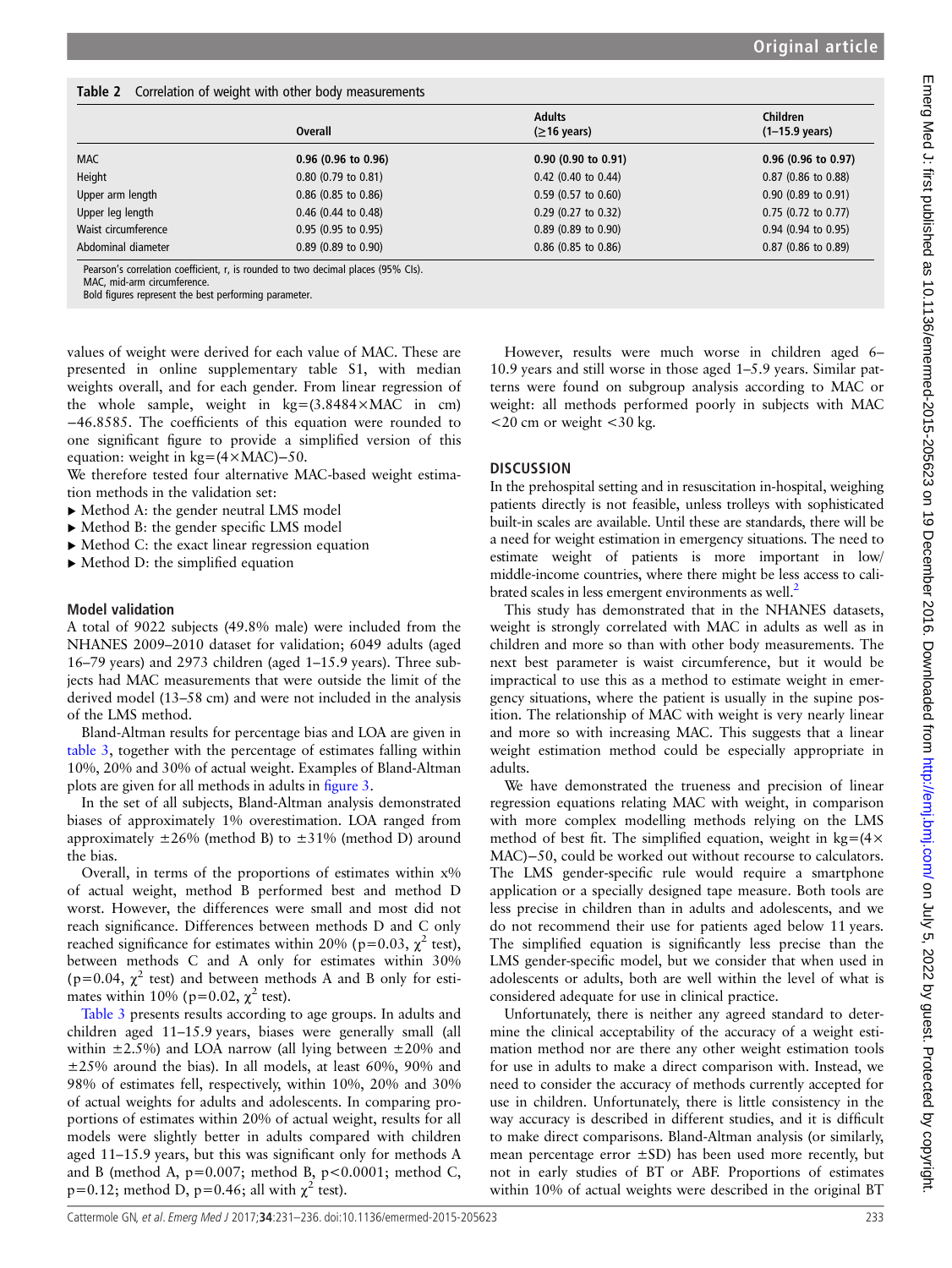<span id="page-3-0"></span>Figure 1 Distribution of mid-arm circumference (MAC) with weight.





Figure 2 LMS model of MAC with weight: median values and interquartile ranges.

paper, $5$  but those authors have subsequently doubted whether we really need to be that precise, $13$  and other studies of weight estimation have used wider ranges.<sup>1</sup> <sup>2</sup> Different drugs have different therapeutic ranges, and the degree of precision necessary will vary. Drugs with very narrow therapeutic ranges are unlikely to be required in the sort of time-critical or resourcepoor contexts that necessitate weight estimations. In adult medicine, most drugs are given as a single adult dose, and even a very conservative range of adult weight from 50 to 100 kg implies an equivalent precision of  $\pm 33\%$  around an average 75 kg.

There appears to be little evidence that patients are adversely affected by 10%–30% errors of actual weight. However, the absence of such an effect may be because it has not been investigated rather than that there is no effect. Second, we believe that most physicians in emergency settings would aim to estimate weights within 10% of actual weight and would be uncomfortable if their estimates were more than 30% out. It is beyond the

scope of this study to determine the precision actually needed for different drugs. We therefore chose to present proportions of estimates within 10%, 20% and 30% of actual weight to demonstrate how precisely one can estimate weight in adults.

The original BT paper studied 937 children, with a skew towards younger age groups.<sup>[5](#page-5-0)</sup> Note that, 59.7% of estimates were within 10% of actual weight. Since then, several studies in different populations have found similar results, ranging from 53% to 65%, with the best results in preschool children.<sup>1</sup> Trueness is often dependent on the population studied,<sup>[18](#page-5-0)</sup> with bias (mean error) ranging from 11.3% overestimation in India<sup>[19](#page-5-0)</sup> to 11.9% overestimation in Canada.<sup>[20](#page-5-0)</sup> The increasing weight of children in America has necessitated several modifications of the tape to avoid underestimation in that setting. In the original paper, BT underestimated by nearly 0.4 kg in children weighing 10–25 kg (approximately 2%–4%), but by over 3 kg (approximately 10%) in those heavier.<sup>5</sup> Levels of agreement can range from approximately  $\pm 25\%$  in younger children to as much as  $\pm$ 50% in older children.<sup>[1 14 21](#page-5-0)</sup>

Age-based methods are imprecise, although some may have minimal bias. The recent change in the APLS formula was an attempt to correct underestimation with the previous formula. It is mathematically straightforward to create an ABF with nearly zero bias, simply by using the median weight for each year of age. However, the LOA are always larger than with BT, and fewer estimates lie within 10% of true. In other words, trueness can be fine-tuned, but the inherent imprecision remains. For example, in a recent study comparing 12 different ABF, biases ranged from  $-10.1\%$  to  $+19.7\%$ , but in all cases LOA were approximately  $\pm 40\%$  around the bias. The best rules estimated fewer than 90% of children within 30% of actual weight. Precision decreased with increasing age.<sup>[4](#page-5-0)</sup> Other studies have found similar results, with only about 40% of estimates within 10% of actual weight. $15^{22}$ 

Two newer methods, the PAWPER tape<sup>14</sup> and the Mercy tape, $8$  have been shown to estimate, respectively, nearly 90% and 80% of children to within 10% of actual weight. The PAWPER tape is a height-based method modified for body habitus; the Mercy tape uses a combination of MAC and humeral length. However, none of them is widely used yet and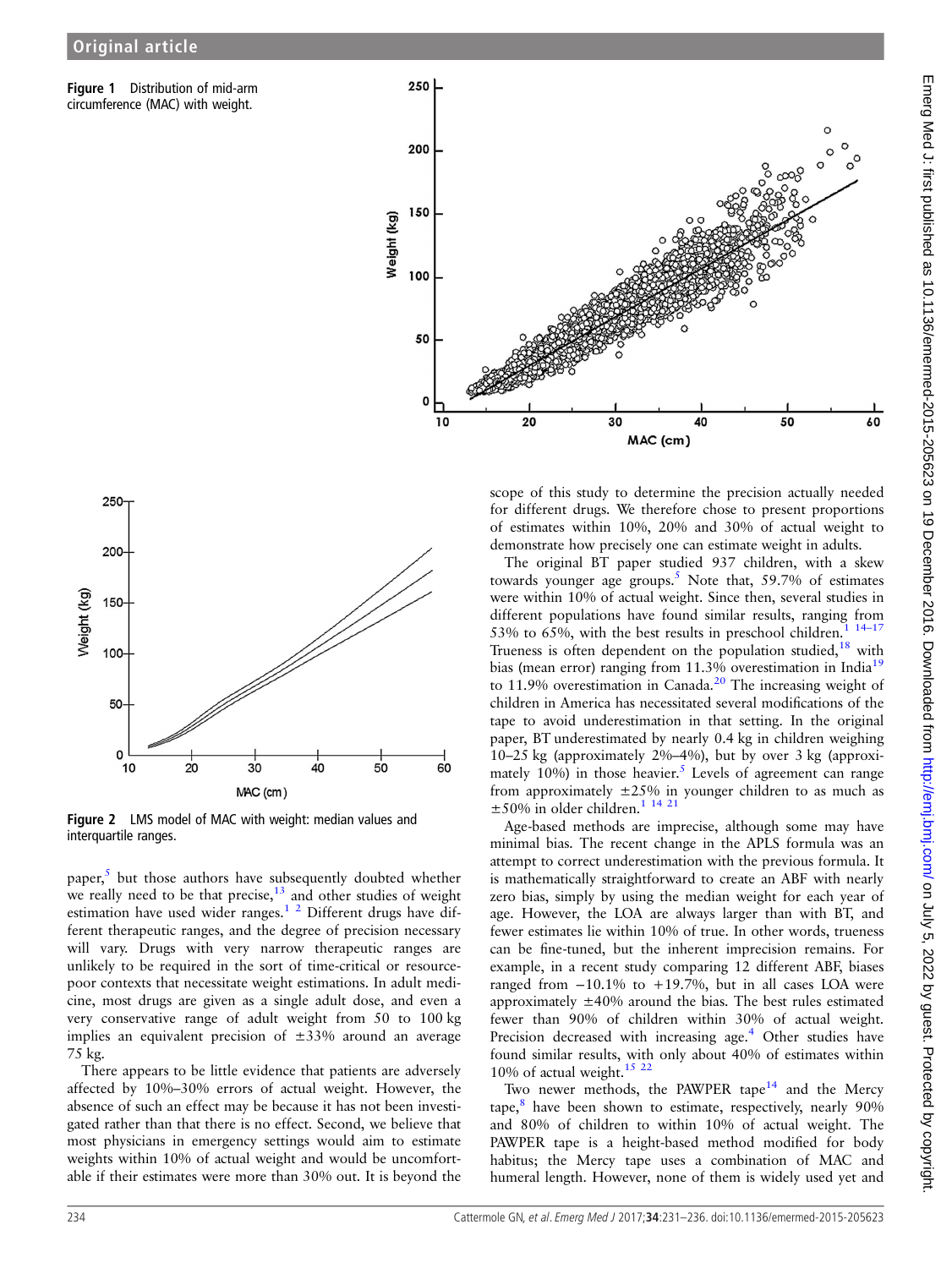# <span id="page-4-0"></span>Table 3 Accuracy of weight estimation methods

| Age (years) | $\mathbf n$ | <b>Bland-Altman analysis</b> |                 |            | Percentage of estimates lying within x% of actual weight |            |  |
|-------------|-------------|------------------------------|-----------------|------------|----------------------------------------------------------|------------|--|
|             |             | Bias $(\%)$                  | LOA (%)         | Within 10% | Within 20%                                               | Within 30% |  |
| Method A    |             |                              |                 |            |                                                          |            |  |
| All ages    | 9019        | 0.9                          | $-25.9$ to 27.6 | 58.6       | 86.8                                                     | 95.4       |  |
| $1 - 5.9$   | 1169        | 11.2                         | $-23.1$ to 45.4 | 37.2       | 63.7                                                     | 78.8       |  |
| $6 - 10.9$  | 961         | 2.5                          | $-32.5$ to 37.4 | 38.6       | 70.3                                                     | 90.2       |  |
| $11 - 15.9$ | 843         | $-2.3$                       | $-27$ to 22.4   | 63.0       | 90.7                                                     | 98.0       |  |
| $16+$       | 6046        | $-1$                         | $-22.5$ to 20.6 | 65.2       | 93.3                                                     | 99.0       |  |
| Method B    |             |                              |                 |            |                                                          |            |  |
| All ages    | 9019        | 0.8                          | $-25.4$ to 27.1 | 60.3       | 87.7                                                     | 95.4       |  |
| $1 - 5.9$   | 1169        | 11.3                         | $-22.8$ to 45.5 | 36.9       | 62.4                                                     | 78.0       |  |
| $6 - 10.9$  | 961         | 2.6                          | $-32.1$ to 37.4 | 38.9       | 71.1                                                     | 89.4       |  |
| $11 - 15.9$ | 843         | $-2.3$                       | $-27.1$ to 22.5 | 65.0       | 90.5                                                     | 98.0       |  |
| $16+$       | 6046        | $-1$                         | $-21.6$ to 19.5 | 67.5       | 94.9                                                     | 99.3       |  |
| Method C    |             |                              |                 |            |                                                          |            |  |
| All ages    | 9022        | 0.4                          | $-28.4$ to 29.3 | 57.7       | 85.8                                                     | 94.7       |  |
| $1 - 5.9$   | 1169        | 6                            | $-44.5$ to 56.5 | 29.7       | 53.9                                                     | 72.8       |  |
| $6 - 10.9$  | 961         | 4.4                          | $-28.3$ to 37.1 | 42.4       | 71.9                                                     | 90.5       |  |
| $11 - 15.9$ | 843         | $-2.5$                       | $-25.7$ to 20.7 | 63.1       | 91.9                                                     | 98.6       |  |
| $16+$       | 6049        | $-0.8$                       | $-22.4$ to 20.7 | 64.8       | 93.4                                                     | 99.1       |  |
| Method D    |             |                              |                 |            |                                                          |            |  |
| All ages    | 9022        | 1.3                          | $-29.5$ to 32.1 | 56.6       | 84.7                                                     | 94.1       |  |
| $1 - 5.9$   | 1169        | 0.8                          | $-57.4$ to 59   | 28.5       | 54.1                                                     | 71.7       |  |
| $6 - 10.9$  | 961         | $\overline{4}$               | $-31.5$ to 39.5 | 41.2       | 69.5                                                     | 88.3       |  |
| $11 - 15.9$ | 843         | $-1.2$                       | $-25.3$ to 23   | 63.5       | 91.3                                                     | 98.5       |  |
| $16+$       | 6049        | 1.4                          | $-20.4$ to 23.1 | 63.5       | 92.1                                                     | 98.7       |  |

All results are in percentage and rounded to one decimal place. See text for description of methods A–D. Bland-Altman bias is positive if the method overestimates. LOA, limits of agreement.



Figure 3 Bland-Altman plot for each method (A–D) in adults.

Cattermole GN, et al. Emerg Med J 2017;**34**:231–236. doi:10.1136/emermed-2015-205623 235